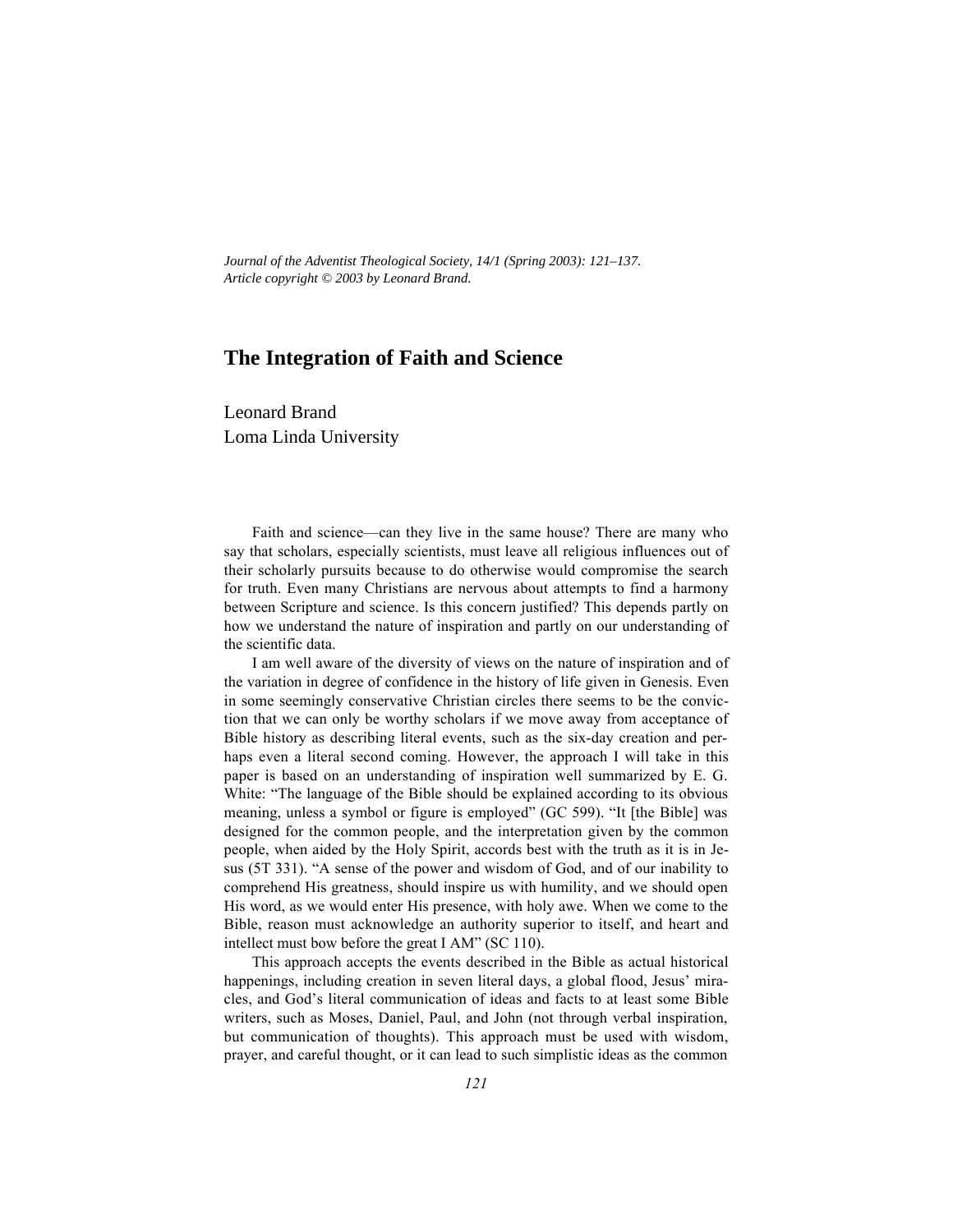fundamentalist belief in verbal inspiration of Scripture (which some SDAs have also tried to apply to E. G. White).

I have both spiritual reasons (which I will not discuss here) and scholarly reasons for taking this position, arguing that biblical insights can open our eyes to new insights in science (Brand 1997). The God of the Bible is the greatest scholar of all time, and Scripture deals in the highest levels of scholarship, not just in comforting inspirational themes. (When God arranged to have Genesis written, He knew vastly more about radiometric dating than we will ever know.)

The application of this concept can be valuable not only in biology but even in what may seem like the most unlikely disciplines—paleontology and geology. My own area of training and research is in evolutionary biology and paleontology, and I will discuss the integration of faith and science mainly in these fields. I will not attempt in this paper to defend my conservative view of biblical interpretation, but will only discuss the application of that concept in integrating faith and scholarship. Scholarly thinking based on confidence in a high view of scripture does not need to be inferior to more liberal scholarship, and in fact can give us advantages. We benefit from insights from the Creator of the universe—insights that others ignore.

### **Challenges to Be Overcome**

The attempt to integrate faith and scholarship introduces a tension. Can religion interject a bias into our scholarly search for truth? The answer, clearly, is yes: it can introduce a bias. Some conservative Christians believe dinosaurs never existed, even though numerous dinosaur skeletons have been found, and they think this opinion is based on the Bible. One suggested solution is to leave the Bible out of our scholarly pursuits, so religious biases will not trouble us and we can be more objective. An episode in the history of geology illustrates the shallowness of that solution.

The pioneering geologist Charles Lyell wrote a book (Lyell 1830-1833) that defined the field of geology for over a hundred years. Lyell rejected all the catastrophist geological interpretations common in his day and replaced them with the theory that all geological processes occurred very slowly and gradually over eons of time (gradualism). Historical analysis of Lyell's work has concluded that the catastrophists were the more unbiased scientists, while Lyell imposed a culturally derived theory upon the data (Gould 1984). Gould and others are not agreeing with the biblical views of some of the early geologists, but they have concluded that Lyell's colleagues were more careful observers than Lyell, and their catastrophist views were realistic interpretations of the data.

Lyell's strictly gradualistic theory was very bad for geology, because it closed geologists' minds to any interpretations that suggested rapid, catastrophic geologic processes (Gould 1965; Valentine 1966). The authors just cited still prefer to explain geology in a "millions of years" scenario, but they recognize the evidence that many sedimentary deposits are catastrophic in nature. Now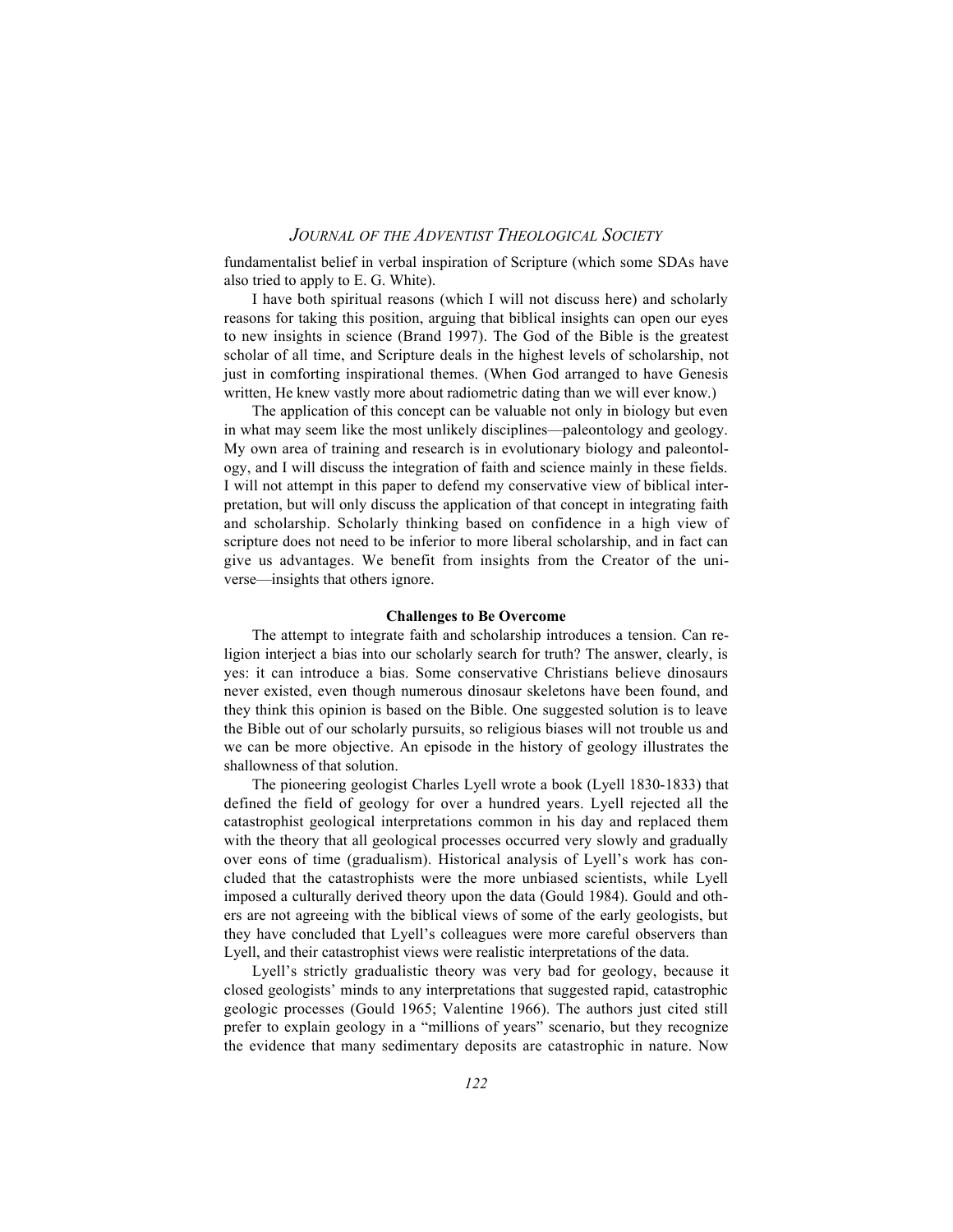that Lyell's serious bias has been recognized and at least partially abandoned, the minds of geologists have been opened to recognize more evidence for catastrophic processes. That evidence was there in the rocks before, but was not recognized because of Lyell's bias. If the prevailing paradigm says it isn't true, it will probably not be noticed.

This episode reveals that bias is not a religious problem. It's a problem that we all have to contend with, no matter what philosophy we adopt. Biases such as these can persist because of the inadequacy of our information on complex topics, and a continued search for new evidence can help to reveal them, *if we have the right state of mind to notice them*. The idea that religion introduces biases, but scholarship that leaves religion aside is objective, is naive (Plantinga 1997). It is true that we often read our pet ideas into the Bible, between the lines, and misunderstand how to relate Scripture to nature. But those who do not take Scripture seriously have their own problems with other biases, and these are no less significant than the biases that can result from religion.

Testing a theory is easier in some fields than in others. Questions about whether faith and science can productively interact may seem almost irrelevant to those in biochemistry or physiology or engineering, because there is no conflict between their faith and their science. Another consideration is that those disciplines work with currently active biological, chemical, and physical processes, while paleontology, geology, and parts of evolutionary biology study historical events which we cannot observe, but must try to reconstruct from the meager evidence they have left behind. These disciplines, as practiced by most professionals, are heavily dependent on certain assumptions—especially the worldview of millions of years of evolutionary history without any Divine intervention. This naturalistic worldview can introduce extremely pervasive biases into scientific inquiry.

Nevertheless, the nervousness of Christian thought leaders about the idea of seeking a relationship between science and religion cannot be lightly brushed aside. It could arise for several reasons, and any method for integrating faith and science must have an answer for these (Brand 2000a & b). In addition to the possibility of bias addressed above, the issues most relevant here are 1) the possibility that if we try to integrate our science and our faith, science may disprove our belief system, and 2) religious explanations ("God did it") may seem to answer all questions and thus discourage scientific investigation.

#### **An Approach to Relating Faith and Science that Doesn't Work**

One response to this challenge that some find attractive is to simply keep science and faith separate (e.g., Gould 1999). This method can work fine in many disciplines that do not deal with the history of life or of the earth, because Scripture may not speak to the issues those disciplines address. As I have observed the results of this approach as used by people I know (and by Stephen Gould), it is evident to me that when they begin to study earth history, where the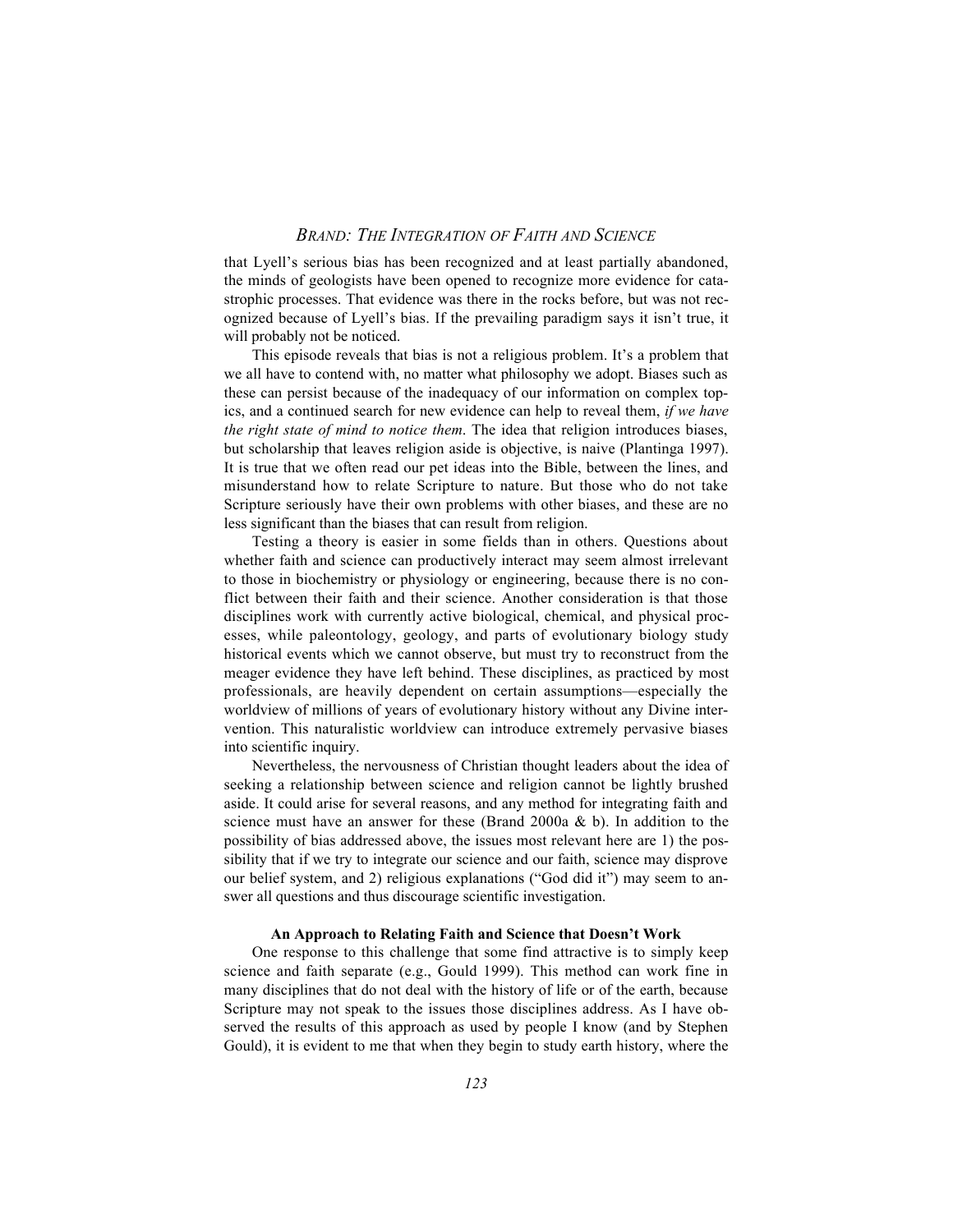Bible and science sometimes say opposite things, they in reality switch to a different approach. They then either take Scripture as more reliable than historical science, or they go the other direction and decide that science gives us facts, and Scripture only provides the spiritual meaning of those facts. This latter approach leaves me with one nagging question. If God can't keep His facts straight, or at least doesn't know how or doesn't bother to communicate them to us, why should I care what He has to say about spiritual meanings? Why should I trust what He has to say? This can be expressed as a strictly scholarly question: if a book claims to speak for some individual, and much of what the book says is mythical or just not true, is there reason to believe the rest of the book or to trust the person behind the book? There must be a better answer to the problem of relating faith and science.

Perhaps then we should just solve the problem by being sure to keep an open mind as we pursue our scholarly study. That is a worthy goal, but as our discussion of Lyell's theory suggests, we often don't have nearly enough facts to know what a truly open mind would be thinking. This is truer in geology, paleontology, and evolutionary science than is commonly recognized.

### **A Productive Approach to Relating Faith and Science**

Another solution is to know God as a personal friend, learn to trust His Word, and use it to assist us in our scholarly thinking. Meanwhile, if we interact with other scholars with various views, that interaction can help us avoid simplistic attempts to relate Scripture to the natural world. There are many creationists who write books or pamphlets on evolution or geology that are clearly an embarrassment even to a conservative Christian who is informed on these subjects. It may be that the problem isn't their use of biblical concepts, but a lack of scientific knowledge, combined with a lack of peer review of their ideas.

This, I believe, leads us to an approach that is tried and proven (Brand 1997, ch. 5-6), using the following steps: 1) Allow new scientific findings to challenge our interpretation of Scripture, and vice versa (Fig. 1); 2) actively search for and utilize insights from Scripture pertinent to our discipline, allowing these to help us devise hypotheses that can be tested with the methods of science, especially in areas of seeming conflict between science and Scripture (Moreland 1994, ch. 1); 3) be aware of the work and thinking of those who have a different world view; 4) whenever feasible, submit our work for publication and peer review; and 5) become friends with those in a different world view, and perhaps even do collaborative work with them. This requires the confidence and independence of thought to not accept whatever our collaborators think, while maintaining a constructive dialogue that can reduce the likelihood of superficial thinking.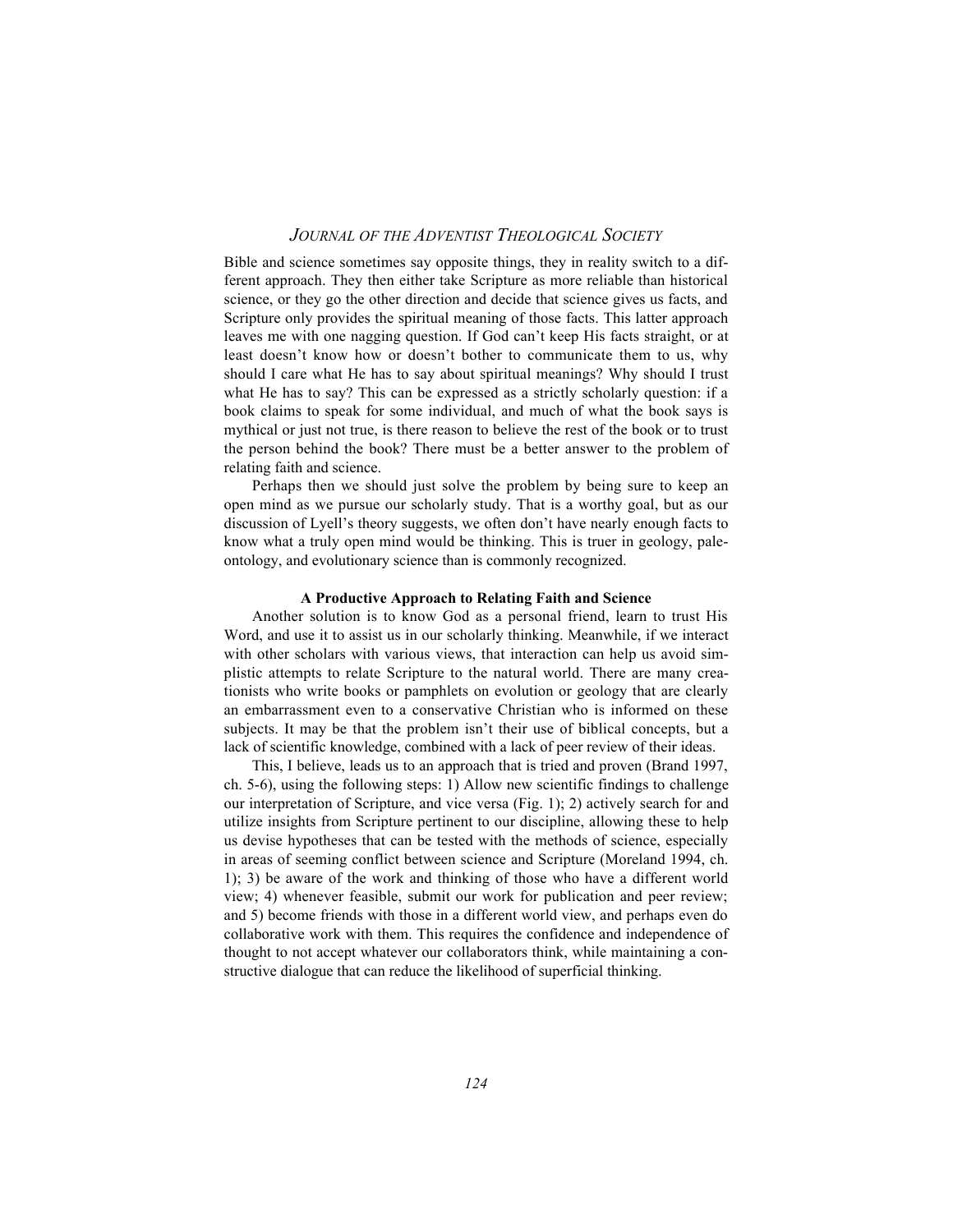*BRAND: THE INTEGRATION OF FAITH AND SCIENCE*



Figure 1. A working relationship between science and religion. The methods of science are used in science, but not to test religious ideas, and vice versa. The interface is a thought process where each domain is allowed to challenge the other and cause us to think more carefully about both science and religion. This process will encourage, not discourage, continuing research. (from Brand 1997)

### **Scientific Challenges to Scripture and Scriptural Challenges to Science**

Progress in the integration of faith and science often begins with a new scientific finding that challenges our understanding of Scripture. At that point we may be tempted to bar the doors against all new ideas and defend our personal beliefs against all challenges. A more constructive answer to the challenge (Fig. 1) is to use the methods of science to pursue the challenging area (science domain), while using the methods in the religion domain to dig deeper in Scripture to determine if it actually says what we thought it says. As we do this, it may become evident that Scripture surely does disagree with accepted scientific interpretations, thus challenging us to think of new hypotheses that can explain the scientific data. This method differs from Gould's method (Gould 1999), because it maintains a continuous mental interaction between the religion and science domains, as they each challenge the other to more careful thought. Another difference from Gould is that in my approach Scripture contributes not just pleasant pastoral counsel, but also truths about events of earth history.

This approach does not discourage research, but can stimulate more careful research in both science and religion. In this process Scripture can suggest hypotheses to be tested by the methods of science. For example, the biblical framework predicts that the fossil-rich portion of the geological record formed in a much shorter time frame than most geologists think. This can be translated into specific testable scientific hypotheses about individual rock formations.

This may sound good on paper, but do we have evidence that it can truly work? In the examples below, I will show that the process does work, has stimulated productive scientific research, and has also resulted in responsible reevaluation of some interpretations of Scripture. One common belief held by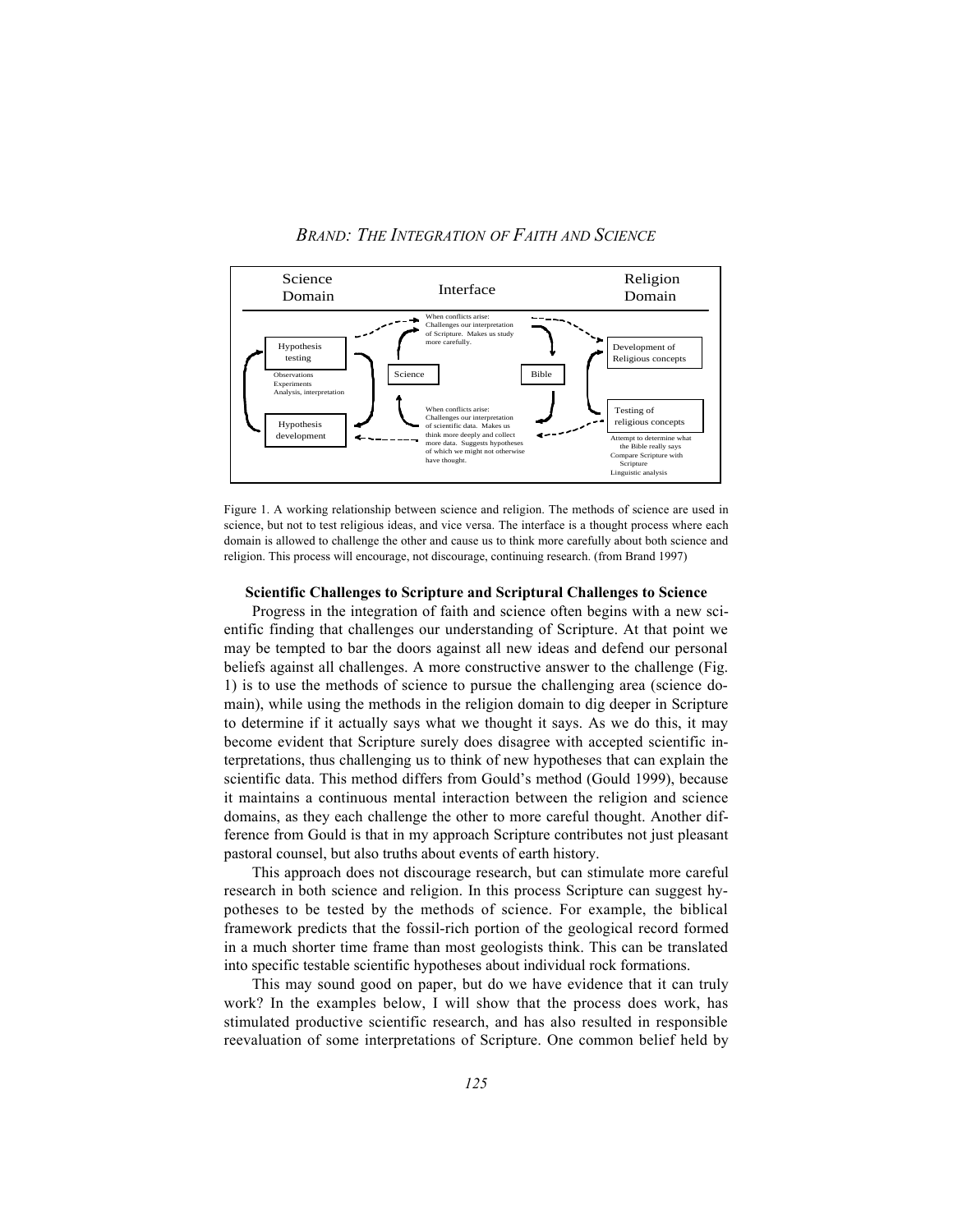many conservative Christians about geological history is now revealed as a strictly human assumption that is not present in Scripture. We will return to this point later.

### **Biblical Anchor Points**

Application of the above described integration process leads me to the following list of earth history concepts (biblical anchor points) that I believe are supported by Scripture:

1. In a literal week of six consecutive, twenty-four hour days, God prepared the earth's surface and created living things (Genesis 1, 2).

2. At the end of that creation week, a complete ecosystem was in place, including invertebrates (creeping things), birds, aquatic animals, mammals (cattle), and plants (Genesis 1). Not much detail is given as to exactly what animals and plants were present, but the list includes some that do not appear until fairly late in the fossil record, like fruit trees (angiosperms) and humans. Thus the list of organisms present at creation week includes both invertebrates and also "higher forms" of life. This indicates that the major life forms were created and did not result from evolution.

3. At some time since the creation there was a catastrophic flood of global proportions.

4. The creation week occurred only a few thousand years ago. There are uncertainties about the completeness of genealogical lists and differences between ancient biblical manuscripts, but although we don't know the exact time span, I conclude that Scripture clearly portrays a short history of life on this earth, measured in thousands, not millions of years. It is evident that many Bible writers accepted the creation, the flood, and the early biblical record of human history as accurate. Many biblical passages make no sense whatever if the fossil record represents millions of years of time.

5. Jesus demonstrated in His miracles that God is very capable of instantaneously creating animal or plant tissue, or in restarting the biochemical processes in tissue that is no longer living. This is demonstrated in the turning of water to wine (John 2:1-10), creating food to feed several thousand people from a handful of fish and bread (Mark 6:30-44, 8:1-10), raising someone who had been dead for several days (John 11:38-44), restoring sight to blind eyes (John 9:1-11), restoring tissue destroyed by leprosy (Luke 17:11-17), and restoring a withered hand (Mark 3:1-6). This shows that God is very capable of creating life as described in Genesis.

6. After sin the biological world began to change (Genesis 3:14-19). Thorns and thistles began to appear, and apparently some large mammals became carnivorous that were not carnivorous before (Isaiah 11:6-9).

From study of E. G. White's writings on this topic (1864, 1890), I add the following items to the list: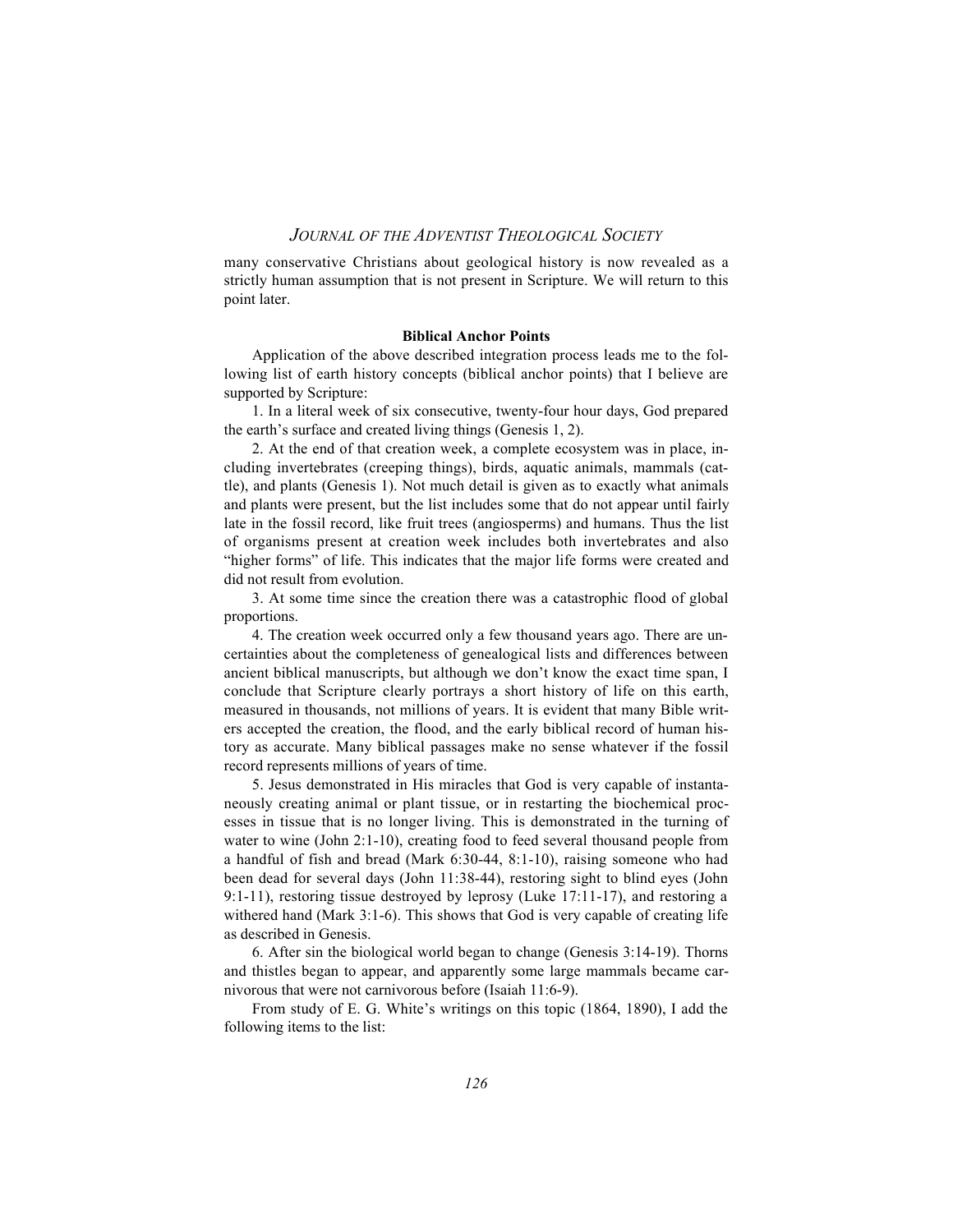7. A strong reaffirmation of the literal creation week, a few thousand years ago.

8. In connection with the flood, mountains disappeared, new mountains appeared, coal and oil were formed, and in fact the entire crust of the earth was changed.

#### **Examples of Research Resulting from Biblical Insights**

The following are a few examples—and more could be given—of successful scientific research that used insights from Scripture to suggest new questions to be asked or hypotheses to be tested.

**1. Grand Canyon Geology.** Dr. Arthur Chadwick of Southwestern Adventist University has been studying the Tapeats Sandstone near the bottom of the Grand Canyon. I will not attempt to explain the details of his research in this brief paper, but he and his collaborators found a geological deposit that clearly changes the interpretation of the Tapeats Sandstone in the Grand Canyon area (Kennedy et al. 1997). Others have interpreted the Tapeats Sandstone as an accumulation of sand in shallow water along an ocean shore, with the water level and sand deposit gradually rising along an existing cliff face over eons of time. The findings of Chadwick and Kennedy require accumulation of the sand in deep water, by very different processes from those that would occur in shallow water (these deep water processes possibly were also much more rapid, but that is another issue). They presented their data and conclusions to a professional meeting of geologists, including some who had done much of the previous research on that formation, and these geologists concluded that Chadwick and Kennedy's conclusions were correct. One geologist asked Dr. Chadwick afterwards why he had seen these things that other geologists have missed? The answer is that our worldview prompts us to ask questions that others are not asking, to question conclusions that others take for granted, and it opens our eyes to see things that are likely to be overlooked by a geologist working within a conventional naturalistic scientific theory. The questions a scholar asks have a strong controlling influence on what features of rocks or fossils will catch their attention, for example, and what data they will collect.

Careful scientists who allow Bible history to inform their science will not use a different scientific method from the method used by other scientists. When we are at a rock outcrop we all use the same scientific method, the types of data potentially available to us are the same, and we use the same scientific instruments and logical processes to analyze data. The differences are in 1) the questions we tend to ask, 2) the range of hypotheses we are willing to consider, and 3) which of the potential types of data are likely to catch our attention.

If we start from what we believe to be a more correct beginning point (like starting with divinely revealed history), that starting point does not guarantee that the hypotheses we develop will be correct, since God has not given us that much detail. It just initiates a search in a particular direction, and we may need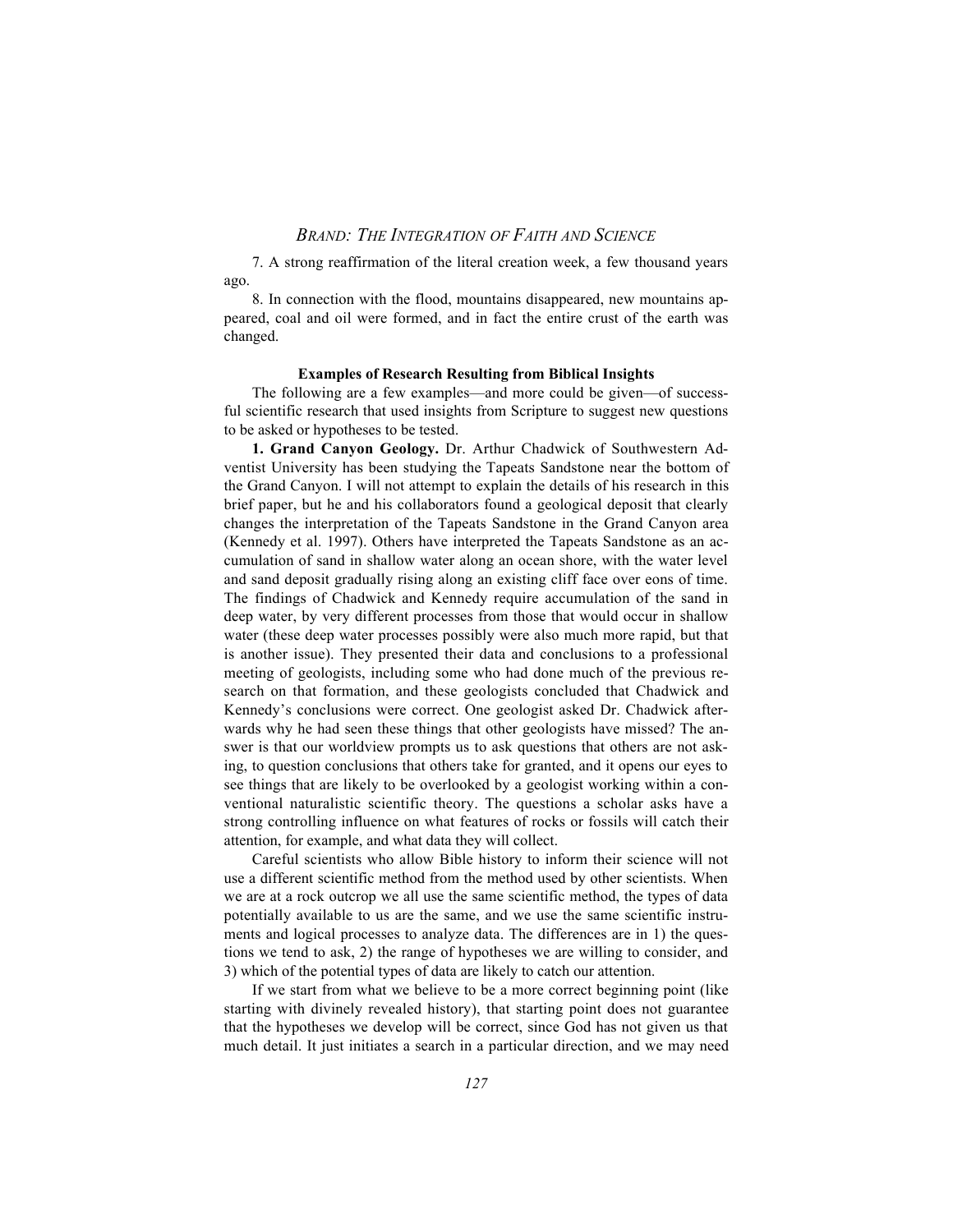to make a number of course corrections (based on scientific data) before we find the right answer. The advantage in beginning from a more correct starting point is that it can greatly speed up the process by eliminating gross errors in our interpretations. A God who has witnessed all of earth history can give us insights about history that would be difficult or impossible for us to discover by science alone, at least in a time frame consistent with the human life span. My point is that if we trust Divine insights, they can help us improve our progress in some areas of science by opening our eyes to things we would otherwise be much less likely to see.

**2. Fossil Whales of the Miocene/Pliocene Pisco Formation of Peru.** A few years ago I first visited the Pisco Formation in Peru, a diatomite deposit containing numerous well preserved fossilized whales. Microscopic diatoms are organisms that float near the surface of lakes and oceans. Upon death their silica skeletons sink, and in modern oceans they form accumulations of diatomite a few centimeters thick in a thousand years. It is assumed that ancient (fossil) diatomite deposits formed at the same slow rate—a few centimeters per thousand years.

There are publications in scientific research journals on the geology of the Pisco Formation and on the systematics and evolution of the whales. But apparently no one has previously asked how it can be that sediment accumulating at the slow rate of a few centimeters per thousand years can contain complete, well-preserved whales, which would seem to require rapid burial for their preservation. This was another case in which our worldview opened our eyes to see things that others have not noticed. This was an opportunity to test whether my working hypothesis (derived initially from Scripture) of a shortened geological time scale could be applied to the Pisco Formation. Such slow diatom accumulation does not seem compatible with well-preserved whales, and further research could evaluate this. Our research there during three summers, with graduate student Raul Esperante and other geologists and paleontologists, has indicated that the whale carcasses were not in any type of special situation that could favor preservation of animals over extended time periods before burial. Our evidence points to rapid burial, probably within a few weeks or months for any given whale, or a few years at an extreme maximum, and suggests some processes that can help to explain how ancient diatomites may have accumulated much more rapidly than is usually assumed. Other scientists are studying decay and disarticulation of modern whale carcasses on the ocean floor, and their data provide information on the timing of decay and disarticulation of modern whales.

In this research we presented papers at the annual meetings of the Geological Society of America (Esperante-Caamano et al. 1999, 2000), interacting with other scientists who deal with these phenomena, and have published one article (Esperante-Caamano et al. 2002), and more manuscripts are in preparation. The best scientists in the field have opportunity to evaluate our work and will be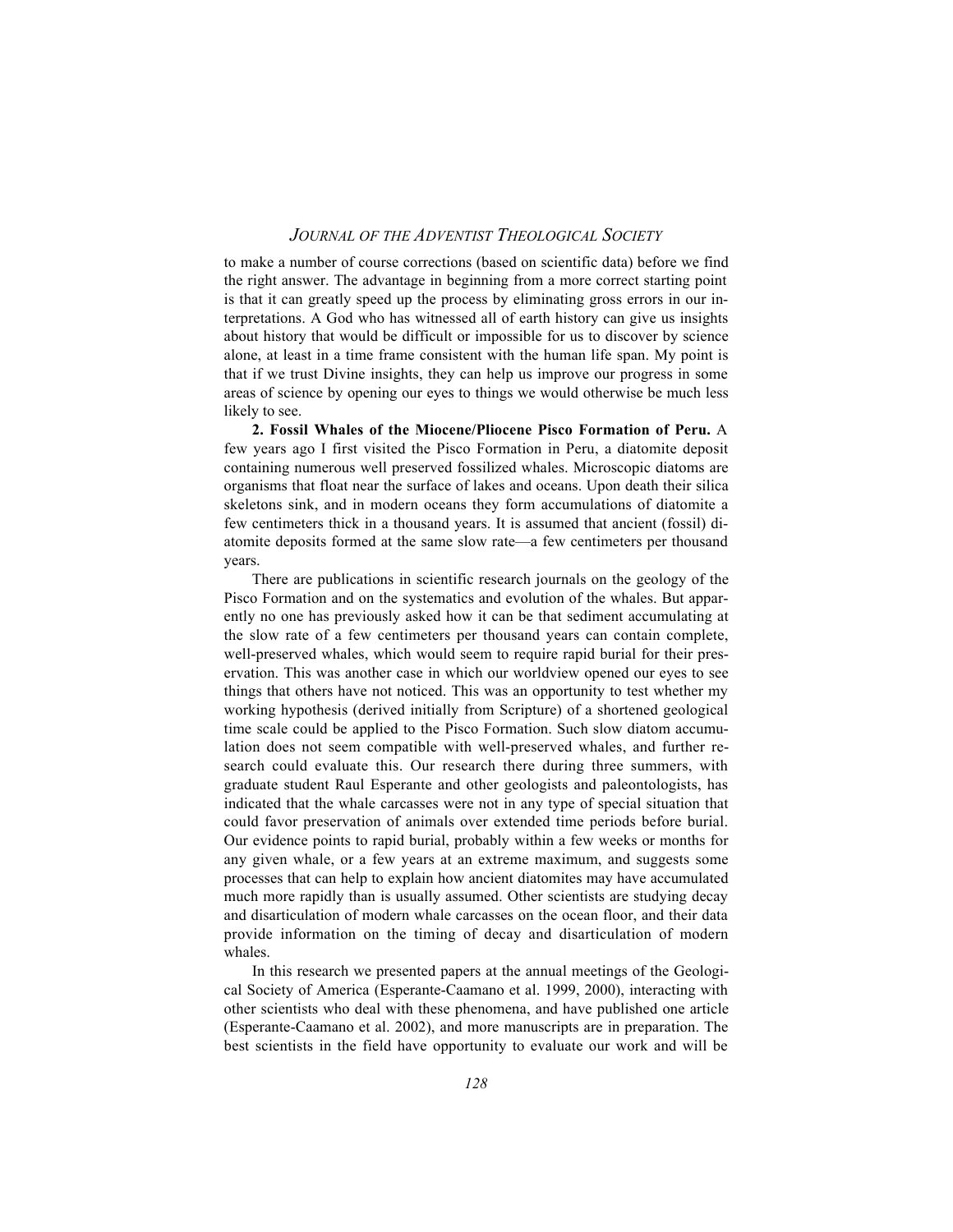eager to point out our mistakes. That is a powerful incentive to keep us from being careless. Of course we do not discuss biblical insights at the geology meetings or in our publications, as that would not be appropriate. We discuss scientific work only, and if the data support our conclusions, our work will stand up to the criticisms of scientific reviewers.

In this research and other similar research projects, I have spent time in the field with, and even collaborated with, other paleontologists and geologists who have a non-creationist worldview. I find there is value in working with someone from a different point of view. I discover things they would probably never even consider, and they notice things I would likely overlook. This can help each of us to not be misled by our inherent biases. The LLU researchers found data that raise serious questions about applying the radiometric time scale to these geologic formations, and these questions exist in other formations as well—there are geological reasons to think there is something wrong with the radiometric time scale. But on the other hand, our findings indicate that the sediment in these formations apparently could not have accumulated in a few weeks or months, and thus it could not have formed in a one-year global flood—it was deposited rapidly, but the sedimentary data are consistent with a time frame of perhaps tens to hundreds of years, not a few weeks or months. We will come back to this point later.

**3. Fossil Vertebrate Trackways in the Permian Coconino Sandstone, Northern Arizona.** The Coconino Sandstone is generally interpreted as a deposit of wind-blown desert sand, and its only fossils, vertebrate trackways, have been considered supporting evidence of this interpretation. Because I wondered how this desert interpretation could fit into a biblical earth history model, and because of superficialities in previous research on the fossil trackways, I have been doing research on these tracks for some years (Brand 1979, 1983, 1992, 1996; Brand and Tang 1991). At present it is not clear what the ultimate conclusion from this research will be. The trackways have features that seem virtually impossible to explain unless they were made with the animals completely underwater, while the sedimentary evidence, as interpreted by sedimentologists, seems to point to wind-blown sand. This seeming contradiction indicates there are some unknown pieces of the puzzle that remain to be discovered. When these pieces are found they may provide new insights into processes of sand deposition or new insights into how trackways are made under unique conditions. Whatever the outcome will be, our understanding of the Coconino Sandstone and its fossil tracks will be on a stronger footing (no pun intended) because of my questioning of the accepted interpretation of these tracks. We will then know what course corrections are needed in sedimentological interpretations of cross-bedded sand deposits or in our understanding of some extrabiblical details of earth history.

**4. Biological Origins and Intelligent Design.** The application of naturalism to the origin of life and of the diversity of organisms is being challenged by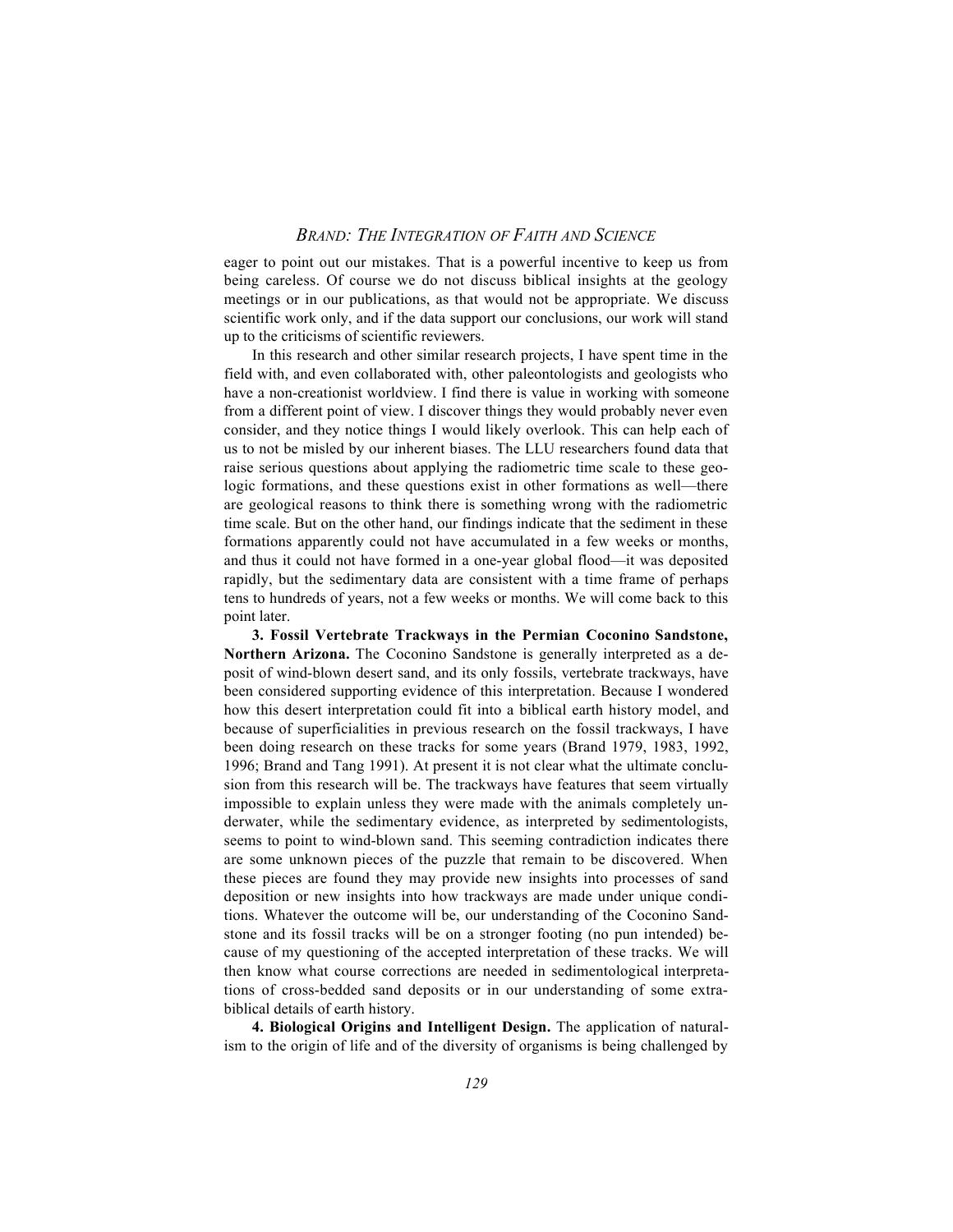scholars in the Intelligent Design movement, led by Phillip Johnson and others (Behe 1996; Dembski 1998, 1999, 2002; Moreland 1989, 1994; Johnson 1991, 1995, 1997). There is much opportunity for significant scholarly work in this area. Darwinian theory is very successful in explaining biological change in species or subspecies of organisms, but quite unsuccessful in accounting for the origin of larger novelties like the origin of life or new classes or phyla of plants or animals. It is time for a different approach to have a hearing. If science is going to be an openminded search for truth, it cannot arbitrarily exclude some hypotheses. Advances in molecular biology make it increasingly difficult to justify excluding the hypothesis that life requires an intelligent inventor—that idea at least must be open for candid discussion. Phillip Johnson is probably right in his conviction that our primary task is to get the philosophy of naturalism onto the table for open discussion. If naturalism can be openly discussed and challenged, its weaknesses and arbitrariness will become evident.

Behe (1996) has been applying the hypothesis of intelligent design in his study of molecular biology. He finds biomolecular structures (biomolecular machines) that seem to require construction and assembly of several complex parts before they can work at all (irreducible complexity), just like a mousetrap must have all its parts before it will work. He presents this as evidence requiring a designer, since natural selection will only work in evolving complex structures if it can gradually "invent" one part at a time. Others attempt to challenge Behe's conclusions, but his work is like other scientific research programs—his initial attempt is unlikely to once and for all disprove the opposing view. We can now all watch the interaction between different viewpoints as they pursue research attempting to support or disprove the implications of biomolecular complexity for intelligent design.

#### **Implications for Science and for Faith**

These are just a few examples of what must certainly be a wide field of opportunities for constructive integration of religious insights and scholarly work. Wolfe (2000) concluded an article on intellectual contributions by Christians by stating, "There are not, and in all likelihood there never will be, similar developments (a serious intellectual contribution by conservative Christians) in the natural sciences." If that prediction can be proved wrong, science as well as religion will benefit.

How scientists get their ideas cannot be analyzed objectively and is irrelevant to the scientific process (Cromer 1993, 148; Popper 1959, 31, 32). No matter where their ideas come from (even from the Bible), those ideas and hypotheses are valid science if they can be tested against data. Science, of course, has nothing to contribute to evaluating much of the content of Scripture. Whether Jesus actually changed water to wine or bodily raised Lazarus from the dead is beyond scientific scrutiny. Many scholars will claim it is very unscientific to believe such things, but that conclusion is based solely on untested and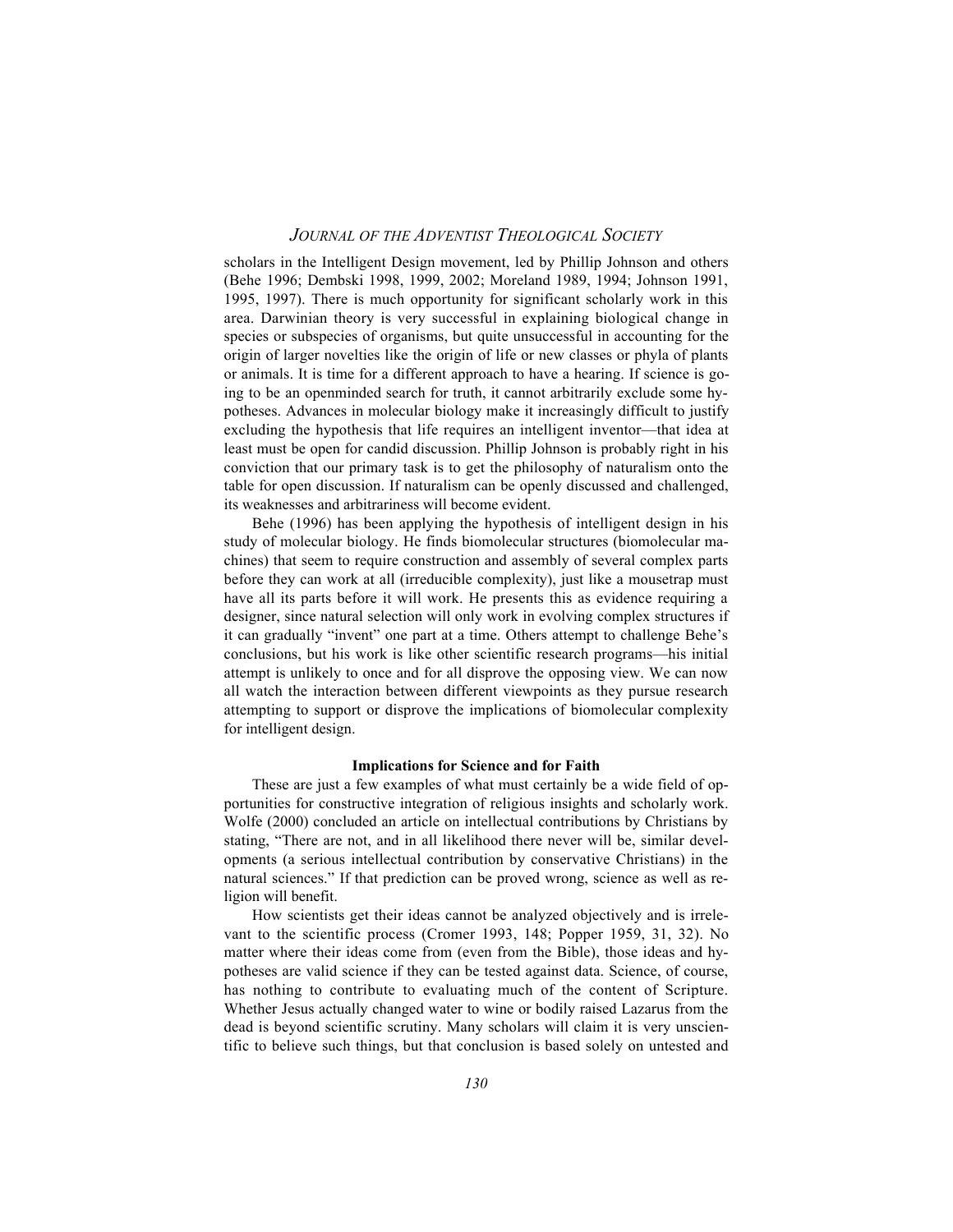untestable philosophical assumptions (biases), and in reality has nothing to do with science. What experiment would you do to test those biblical miracles? Unless science can conduct such a test, science cannot properly claim to have anything to say about such matters.

When a biblical worldview can suggest testable hypotheses, those are valid contributions to science. This claim is supported by the examples from geology and paleontology given above and from personal experience or the work of close friends. Other examples could be given. It is also interesting to see certain general trends in the geological sciences and in biology that are going in the direction predicted by a conservative reading of Scripture. Examples would be the trend of increasing recognition of catastrophic processes in geology and the growing number of voices who doubt that Darwinian processes can produce life from non-living material or can produce major new life forms. The latter example still involves a minority of individuals (a well-entrenched theory like abiogenesis or Darwinian macroevolution dies hard), but growing knowledge of the intricacies of molecular mechanisms in living cells makes belief in a naturalistic origin of life forms increasingly difficult, and the usual lack of fossil intermediates between phyla and classes of organisms compounds the difficulty.

A point made earlier needs to be emphasized: the research cited above does not use a different scientific process from that used by other scientists. We have access to the same types of data, we use the same observation techniques and laboratory instruments for analyzing rock or fossil samples. Everyone uses Xray diffraction (XRD) to identify minerals and scanning electron microscopy or polarized light microscopy for close examination of rocks and small fossils. We use the same type of logic in deriving conclusions from data.

So what is different? The differences are in 1) the questions that we tend to ask, 2) the types of hypotheses we are willing to consider, and 3) which of the potential types of data are likely to catch our attention. Biblical insights indicate there are important scientific discoveries to be made if we ask questions about, for example, how much time it really took to form various rock formations with their fossil deposits, instead of assuming the standard geological time scale is correct.

The research examples described above all resulted in new scientific insights because we allowed biblical insights to open our minds to see things that had previously not been noticed. This gives us reason to believe there are many more such discoveries awaiting the biology or earth science researcher who uses this approach. This also gives us reason to be skeptical about judging the book of Genesis on the basis of current scientific interpretations.

### **The Other Side of the Coin**

Earlier I stated that being aware of the thinking of those who disagree with us and collaborating with such persons can help us notice things that we would otherwise be likely to overlook in religion as well as in science. Geological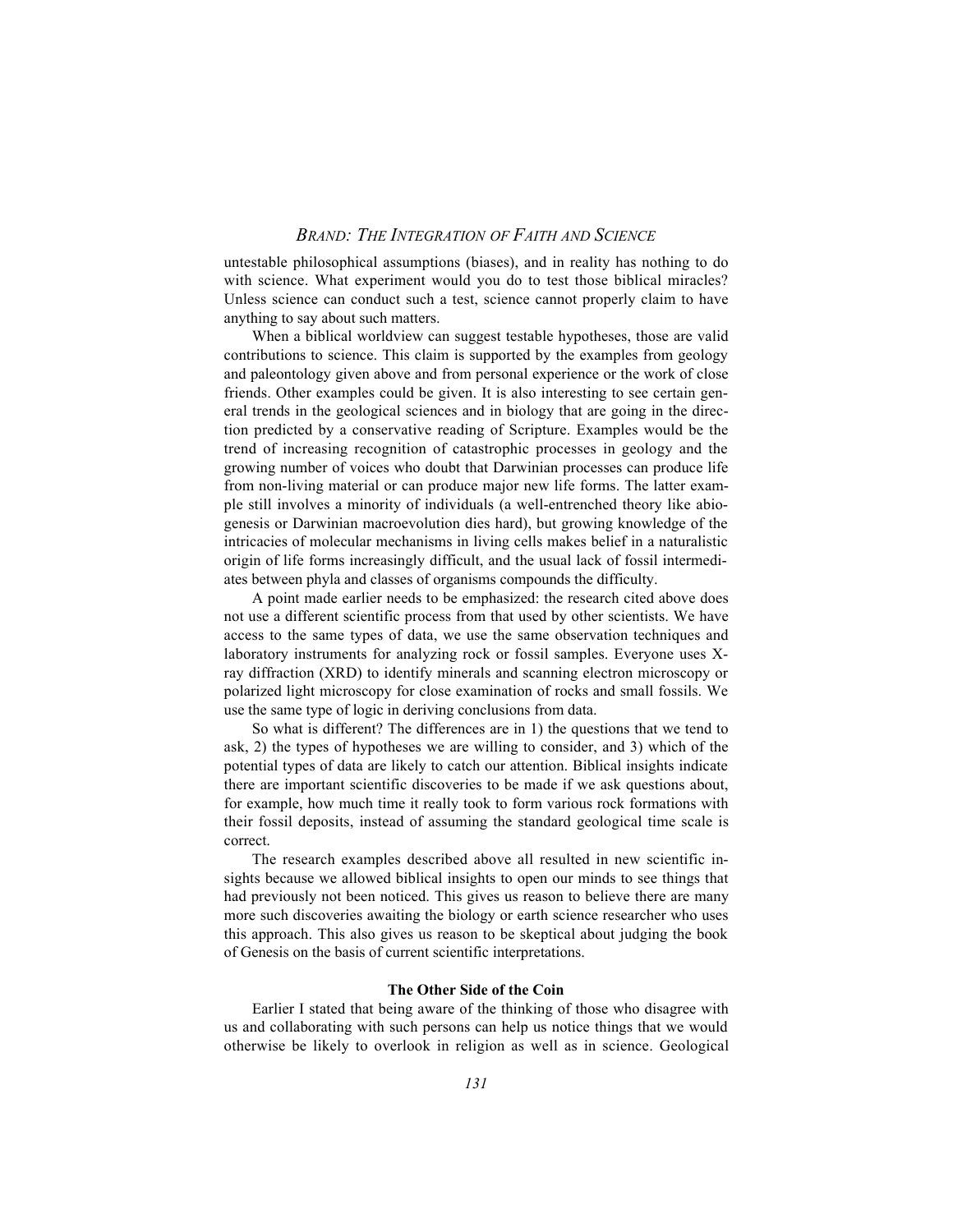study, as in the examples cited above, has made some of us aware of conflicts on both ends of the spectrum of geological interpretations. There are many situations in which it is difficult to reconcile the actual data in the rocks and fossils with millions of years of geological time. That theory fits well in a general way, but problems arise when we give careful attention to detail. The devil is in the details!

On the other hand it is equally difficult to see how the details of many deposits can be reconciled with the theory that most of the geological record was produced in a one-year flood (the devil is still in the details). This has led to our recognition that most theories of "flood geology" over the last hundred years, attempting to explain how the flood formed the rocks and fossils, have made one big assumption that is not found in the Bible (or in E. G. White). That is the assumption that most of the geological record was produced in the one-year Genesis flood (perhaps with some forming after the flood, as catastrophic conditions gradually settled down to the more stable conditions of today), with no geological processes forming rocks and fossils between creation and the flood. Genesis tells us that there was a creation week and a flood that heavily impacted life on earth, but it does not tell us what parts of the geological record formed during that event (and I am speaking only of the fossil-rich part of the geological record—the origin of the earth and of the universe is a different question altogether). All of our explanations of such things are extra-biblical theories.

Perhaps the Phanerozoic portion of the geological record began forming in ocean basins or lowland areas after sin, and continued before, during, and after the flood. If the geological record, from Cambrian to the present, took several thousand years to form instead of much of it forming in one year, that is a very different type of geological challenge—orders of magnitude different, from trying to put it all in one year. The rocks and fossils seem to indicate a genuine series of consecutive events that took some time, but there is also evidence of much catastrophe and rapid sedimentary processes. The choice is not only between 1) the geological record forming in one year, or 2) 540 million years for the geological column with its fossil record of complex organisms. There are other options that need to be considered, and I predict that allowing Scripture as well as science to open our eyes to things that others overlook will continue to lead to productive science as we search for answers to the big questions about origins. This type of interaction between science and Scripture can yield insights in other fields as well.

### **Living with Unanswered Questions**

As we pursue research aimed at answering the give and take of challenges between science and religion we will continue to live with many unanswered questions (and so do those who do not accept Scripture, if they honestly face the conflicts between data and theory). It is not realistic to think science will prove or disprove either creation or the flood. Christians have trusted too much in sci-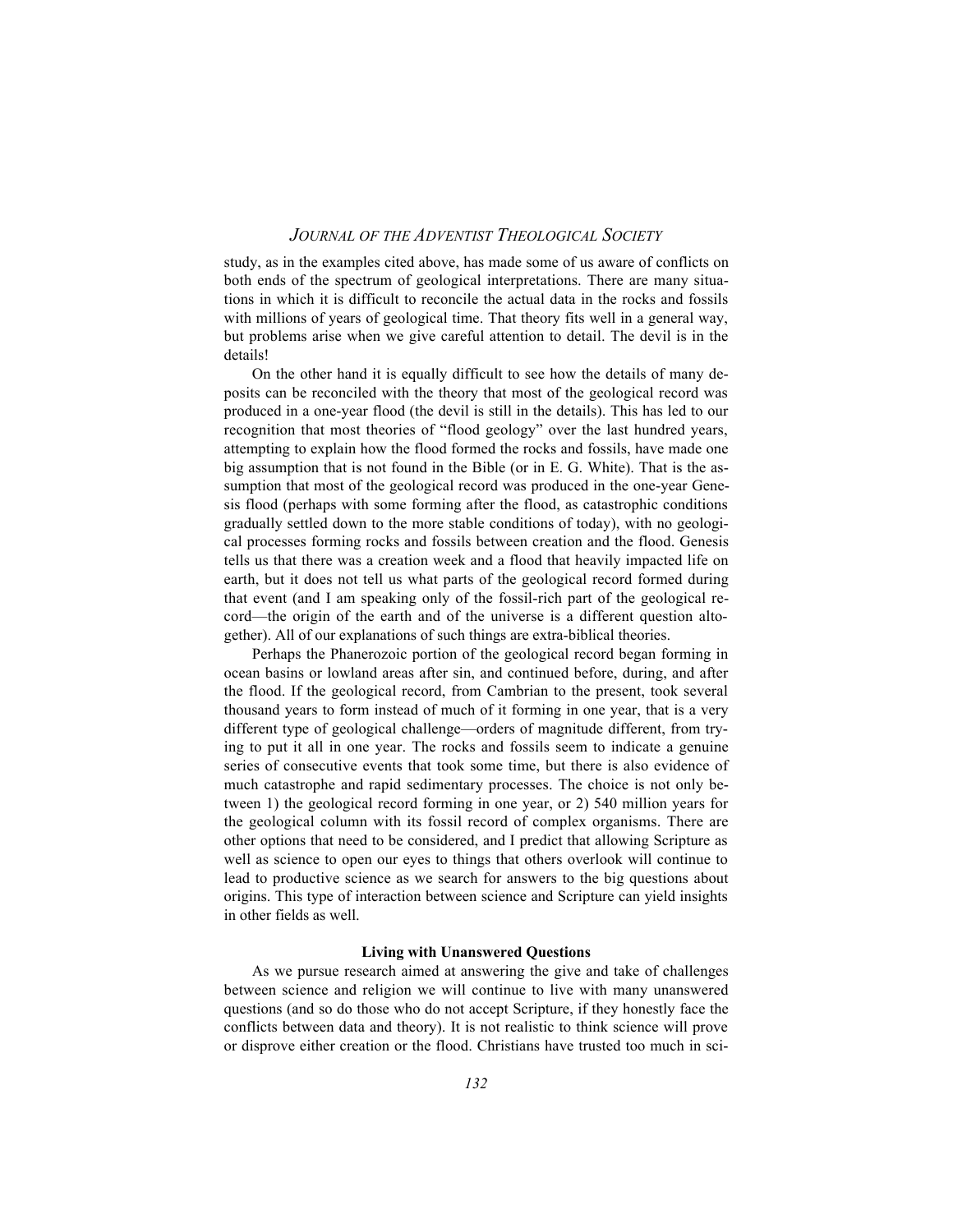ence to prove these events from the distant past; we did not observe them, and science can investigate hypotheses about such ancient historical events, but not provide proof. God has also given us evidence on which to base faith, but not proof. If we had proof we would probably be much too arrogant anyway!

Our faith cannot be based on science, but must be based on knowing Jesus and learning to trust Him, even when we have questions without answers. He knows much more than we do about earth history, and if we know Him and trust His Word we can benefit from the insights in Scripture. All will at some point decide (consciously or unconsciously) which worldview they will accept and live by. We can't be continuously evaluating all beliefs, but if we maintain a constructive interaction between science and faith (Fig. 1), we can test whether our faith is based on Scripture or on our personal biases.

While we depend on our faith, it will not be helpful to ignore science. Even though we experience conflict between our interpretations of Scripture and our interpretations of science, the two sources will not ultimately contradict each other. Willingness to learn from science, understanding science's limits (Ratzsch 2000), and a commitment to the highest quality of science are important complements to our faith. Elton Trueblood (1958, 170) set an inspiring objective before us when he stated that "the religious scientist has more reason to be careful of his evidence than has the nonreligious scientist, because he is handling what is intrinsically sacred. Shoddiness, for him, is something to spurn because it is a form of blasphemy."

One who accepts the Bible as a reliable record of events is not hampered by that worldview, as many would claim, but actually has an advantage. Most scientists are only familiar with one basic understanding of earth history and do not actively ask critical questions of their paradigm. That is not true of a scientist who accepts Bible history and is also active in the biological or earth sciences. He/she cannot escape becoming knowledgeable about the prevailing theories of earth history, as well as his/her own, and thus is constantly evaluating the options. What we want to know is truth. We don't need to be afraid of data, but there is also no virtue in naively accepting whatever interpretations of the data conventional science gives us, including a liberal interpretation of Scripture that is ultimately dependent on the prevailing scientific theory of the history of life in contrast to the Genesis account.

#### **Answers to Challenges**

Earlier I introduced three concerns about the effort to integrate faith and science that must be answered by any valid integration method. First is the concern that if we try to integrate faith and science, we expose our belief system to possibly being disproven by science. But are we really afraid of that? If we believe something that is false, wouldn't we want to know that? And are we so unsure of our Christian beliefs that we are afraid they will be disproved? We may believe some things that are not truly biblical—such as the assumption that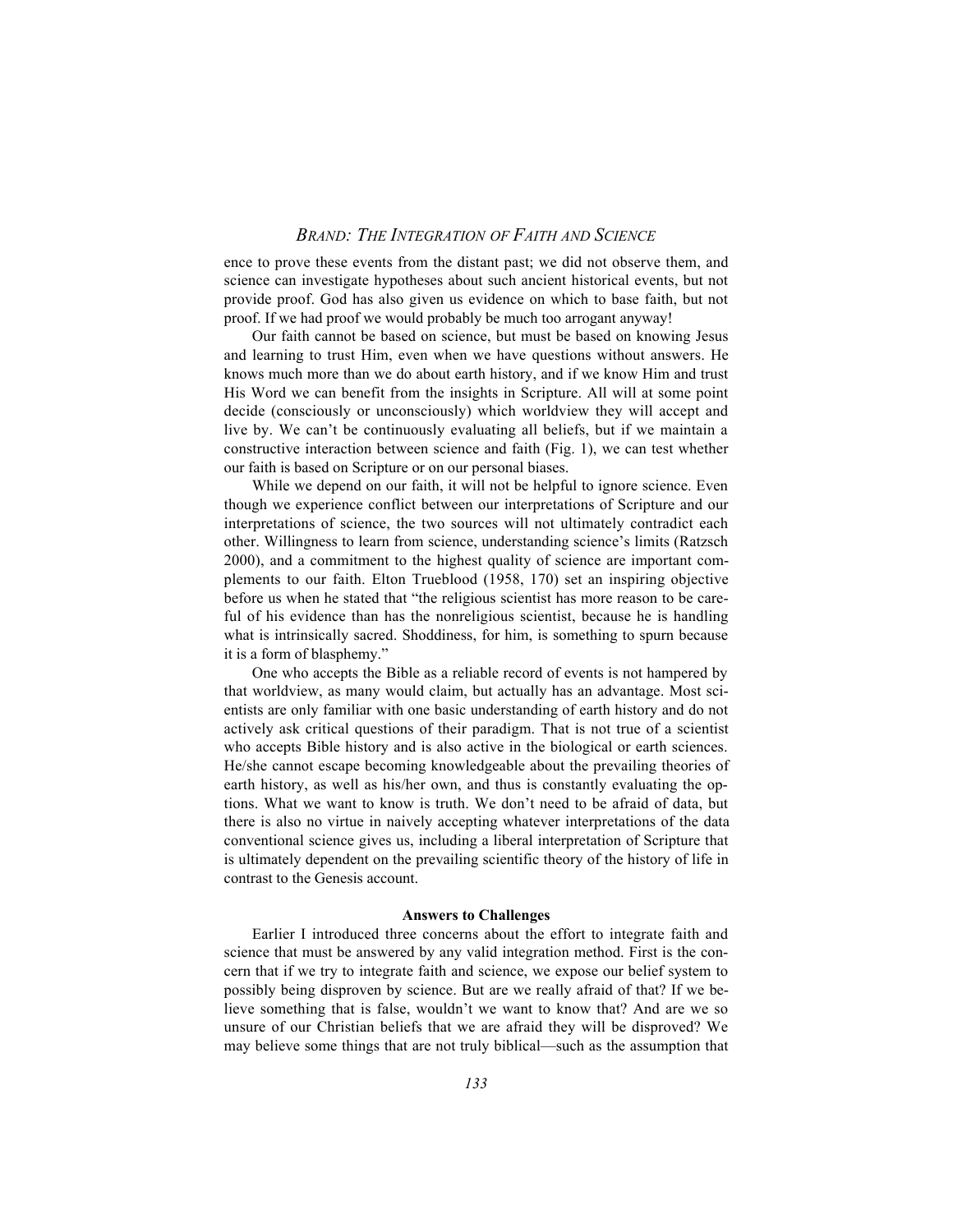all geological formations must be explained by the one-year flood. If we hold such non-biblical beliefs, it is better to find out. On the other hand, truly Godgiven truths will not be disproved.

It is important to understand that science is a human activity, all scientific interpretations are subject to correction and change, and a willingness to readily abandon basic religious beliefs because of science will not be constructive. We may at times need to hold on to our spiritual commitments in spite of unresolved conflicts and wait for more evidence. Non-religious scientists must do that frequently—trust that data yet to be discovered will provide better answers. A balanced approach will be willing to learn from science, but not be over-awed by it.

The second concern is that religious answers (God did it) will discourage research. The discussion above illustrates that the method for integrating faith and science outlined in Fig. 1 and in the research examples does not discourage research, but in fact stimulates more careful research in both science and in religion, yielding insights and hypotheses that can benefit research in both domains.

The third concern is the possible introduction of bias into science by the effort to integrate faith and science. The answer is that any philosophical approach can introduce biases. Avoiding integration is not an answer and just introduces its own serious biases. The integration method described here encourages both science and religion to constantly challenge each other, raising our awareness of possible biases. The other important antidote to superficial thinking and biases is awareness of the thinking of others and working with those who disagree with us. We will each see things that the other is likely to miss, and this acts as an important quality control process.

#### **Summary**

Religion can introduce biases into our science, but so can any other philosophical approach. The answer is to be aware of the problem, consciously analyze our thinking to try to see if we are not being objective, and communicate with others regarding our ideas and take seriously their criticisms. That doesn't mean we will always agree with our critics, but we can evaluate whether their criticisms are based on good evidence or just on their personal opinions. Awareness of different points of view on an issue generally improves our ability to reach a defensible conclusion. The reverse of this is also true—if we *do not* seek to integrate science and faith it is unlikely that we will adequately understand the areas where science and religion seem to be in conflict. If we do not put forth serious effort, including original field and laboratory research, to challenge conventional thinking and develop a positive synthesis of science and faith, we are likely to accept conventional thinking without knowing whether or not it is based on a solid foundation.

The effort to integrate our faith and science will work best if we: 1) Allow new scientific findings to challenge our interpretation of Scripture, and vice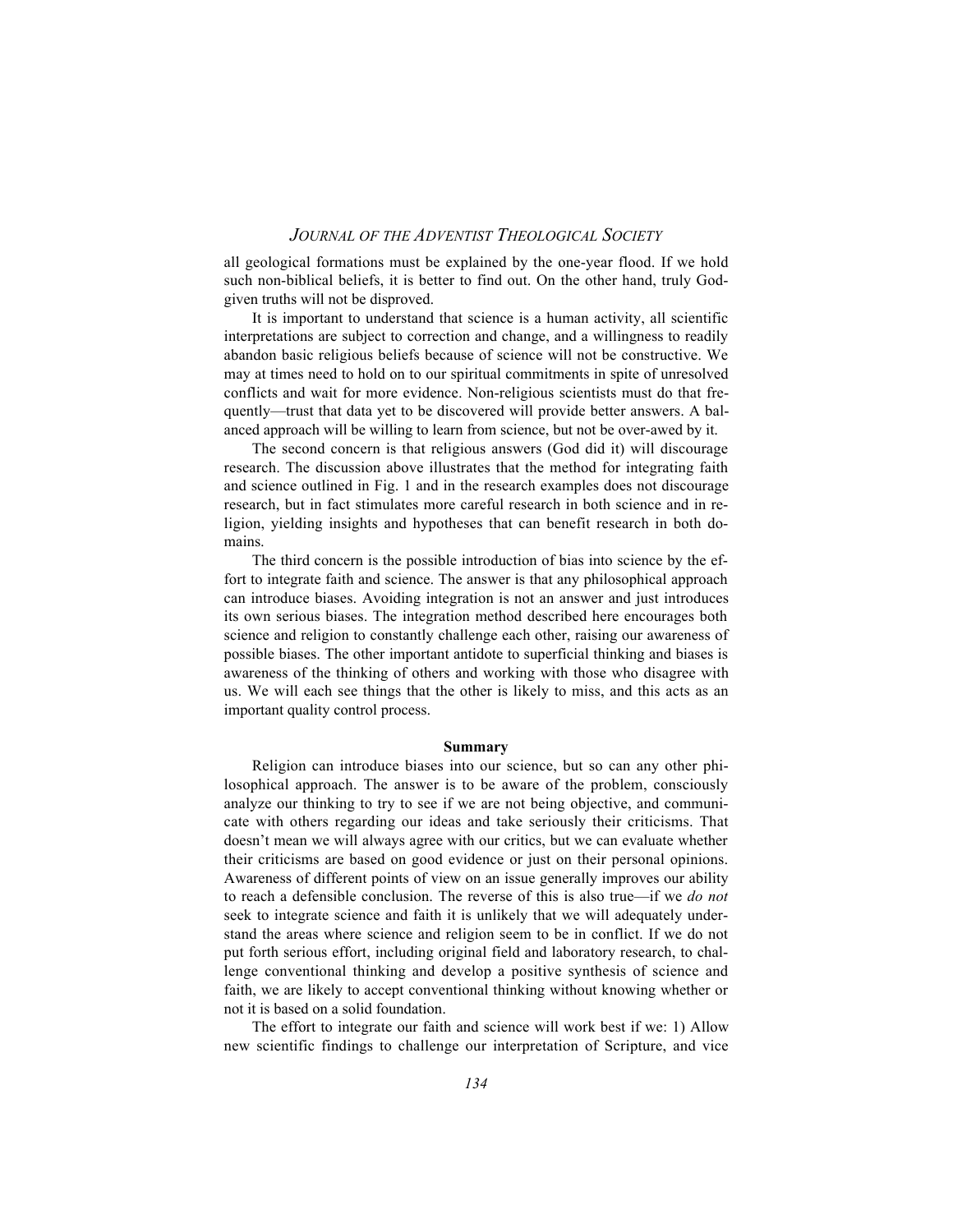versa; 2) develop and carefully evaluate our biblical anchor points; 3) utilize insights from Scripture to open our minds to ask new questions, open our eyes to see things that others don't see, and devise hypotheses that can be scientifically tested, especially in areas of seeming conflict between science and Scripture; 4) be aware of the work and thinking of those who have a different worldview; 5) use the scholarly methods of quality control whenever feasible—publication in scholarly journals and working with friends whose worldview differs from ours; and 6) above all, remember that none of this is important unless we maintain our personal friendship and trust in the greatest and most knowledgeable biologist and geologist of all time—Jesus Christ.

In every case where the approach I have described has been diligently pursued, with biblically motivated questions, we have made progress in our attempts to reconcile Genesis and geology.

The church in the Middle Ages accepted Greek science and made aspects of it, like the geocentric universe, part of its belief system. Then Copernicus and Galileo changed what science understood about nature, and the church was left behind, with some beliefs based on out-of-date science. If we adjust our theology to fit today's science, I predict that in time new scientific discoveries will change the picture, and we will be left wondering what happened.

This prediction doesn't result from naivety on my part about the scientific data. I am well aware of the data and am aware that my view of earth history requires the prediction of major new discoveries that would change such things as our understanding of dating methods, including radiometric dates.

Some may predict that my approach will fail. Or, they may predict that this type of feedback between faith and science will lead me gradually down the slippery slope to belief in the evolution of life over 540 million years. The reason why that won't happen is because of my confidence in the biblical anchor points and my belief that the God of Genesis knows much more about earth science than any of us will ever know.

We will continue to live with many unanswered questions. Faith cannot be based on science, but on knowing and trusting Jesus. It will also not be wise to ignore science or do sloppy science.

Just reading the geological literature and taking field trips to look at the rocks will not give us reliable answers. We will not discover geological truth unless we are immersed in original geological research and publishing and actively using biblical insights to challenge accepted wisdom with the highest quality of research.

Why do we put our time and energy into this work? If a friend gives us some clues to the location of a buried treasure, will we search for the treasure? The answer will depend on how much confidence we have in that friend. If a Friend gives us clues to the nature of geological history, will we use those clues to help us make discoveries that will improve our understanding of geological history? It depends on how well we know this Friend, and how much we trust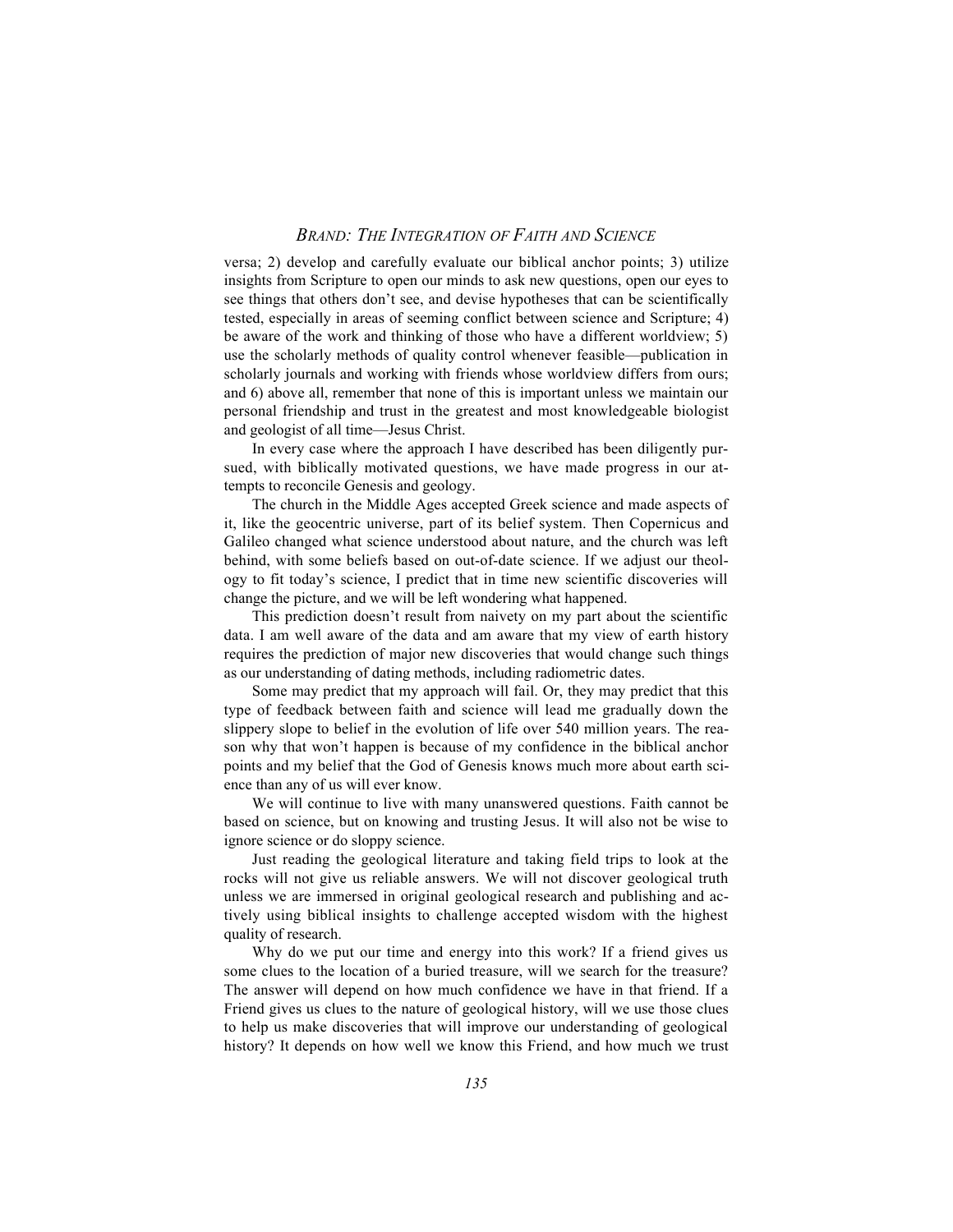Him. In this research we are following up leads from a dear Friend who personally loves each of us—loves each of us enough to die to save us, and consequently the search is irresistible!

**Leonard Brand** is professor of biology and paleontology at Loma Linda University. A portion of this essay was originally published in *Dialogue*, 14/3 (Autumn 2002) 12–14, 33. lbrand@ns.llu.edu

### **References**

Behe, M. 1996. *Darwin's Black Box*. New York: Free Press.

- Brand., L. R. 1979. Field and laboratory studies on the Coconino Sandstone (Permian) fossil vertebrate footprints and their paleoecological implications. *Palaeogeography, Palaeoclimatology, Palaeoecology*, 28: 25-38.
- \_\_\_\_. 1983. Field and laboratory studies on the Coconino Sandstone (Permian) fossil vertebrate footprints and their paleoecological implications. Reprint of 1979 paper, in: Terrestrial Trace Fossils. W. A. S. Sarjeant, ed., *Benchmark Papers in Geology*, 76: 126-139.
- \_\_\_\_. 1992. Reply to comments on "fossil vertebrate footprints in the Coconino Sandstone (Permian) of northern Arizona: evidence for underwater origin." *Geology*, 20: 668-670.
- \_\_\_\_. 1996. Variations in salamander trackways resulting from substrate differences. *Journal of Paleontology*, 70: 1004-1010.
- \_\_\_\_. 1997. *Faith, Reason, and Earth History*. Berrien Springs, MI: Andrews UP.
- \_\_\_\_. 2000a. The Bible and Science. In H. M. Rasi, ed., *Symposium on the Bible and Adventist Scholarship*, 139-162*.* Christ in the Classroom, Vol. 26-B. Silver Spring, MD: Institute for Christian Teaching. Dept. of Education, General Conference of SDA.
- \_\_\_\_. 2000b. The Bible and Biology. In H. M. Rasi, ed., *Symposium on the Bible and Adventist Scholarship.* Christ in the Classroom, Vol. 26-B. Silver Spring, MD: Institute for Christian Teaching. Dept. of Education, General Conference of SDA, 163-178.
- \_\_\_\_. and T. Tang. 1991. Fossil vertebrate footprints in the Coconino Sandstone [Permian] of northern Arizona: evidence for underwater origin. *Geology*, 19: 1201-1204. Commentaries on this paper were published in: *Science News*, 141 (4):5, 1992; *Geology Today*, 8/3: 78-79, 1992; and *Nature*, 355:110, 9 Jan., 1992.
- Cromer, A. 1993. *Uncommon Sense: The Heretical Nature of Science*. New York: Oxford UP.
- Dembski, W. A. (ed.) 1998. *Mere Creation: Science, Faith & Intelligent Design.* Downers Grove, IL: InterVarsity.
- \_\_\_\_. 1999. *Intelligent Design*. Downers Grove, IL: InterVarsity.
- \_\_\_\_. 2002. *No Free Lunch: Why Specified Complexity Cannot be Purchased Without Intelligence*. New York: Rowman and Littlefield.
- Esperante-Caamano, R., L. R. Brand, A. V. Chadwick, and O. Poma. 1999. Taphonomy of whales in the Miocene/Pliocene Pisco Formation, Western Peru. Geological Society of America, annual meeting, October, 1999. *Abstracts with programs*, 31(7): A-466.
- \_\_\_\_., L. R. Brand, A. Chadwick, and F. DeLucchi. 2000. Fossil whales of the Miocene/Pliocene Pisco Formation, Peru: stratigraphy, distribution, and taphonomy. Geological Society of America, annual meeting, November, 2000. *Abstracts with programs*, 32(7): A-499.
- \_\_\_\_., L. Brand, A. Chadwick, and O. Poma. 2002. Taphonomy of fossil whales in the diatomaceous sediments of the Miocene/Pliocene Pisco Formation, Peru. pp. 337-343 *In*: De Renzi, M., M. Alonso, M. Belinchon, E. Penalver, P. Montoya, and A. Marquez-Aliaga (eds.). *Current Topics on Taphonomy and Fossilization.* International Conference Taphos 2002. 3rd Meeting on Taphonomy and Fossilization, Valencia, Spain.
- Gould, S. J. 1965. Is uniformitarianism necessary? *American Journal of Science* 263: 223-228.
	- \_\_\_\_. 1984. Lyell's vision and rhetoric. In: Berggren, W. A., and J. A. Van Couvering, eds. *Catastrophes and Earth History: The New Uniformitarianism*. Princeton, NJ: Princeton UP.